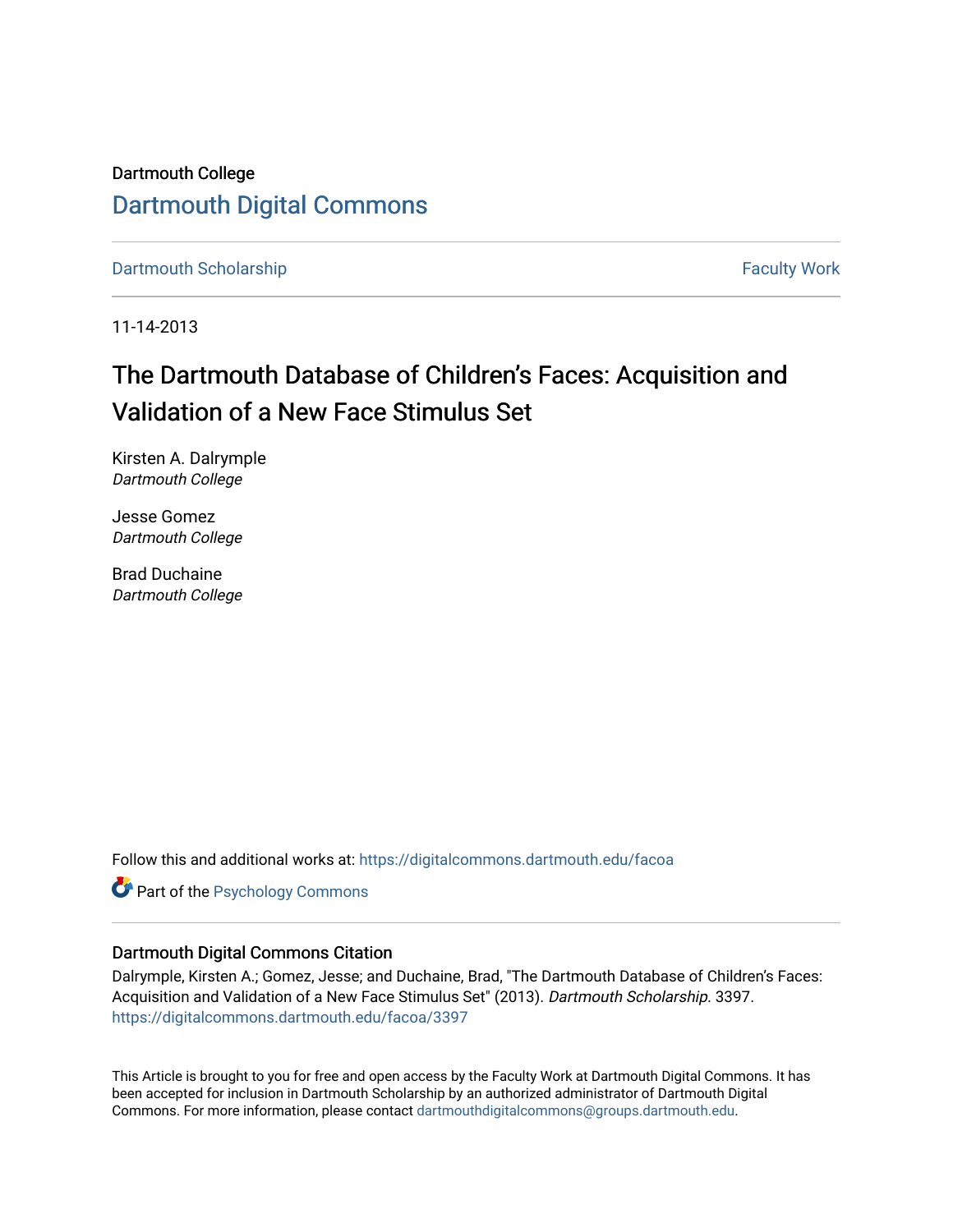# The Dartmouth Database of Children's Faces: Acquisition and Validation of a New Face Stimulus Set

# Kirsten A. Dalrymple $^{1,2}$ \*, Jesse Gomez $^1$ , Brad Duchaine $^1$

1 Department of Psychological and Brain Sciences, Dartmouth College, Hanover, New Hampshire, United States of America, 2 Institute of Cognitive Neuroscience, University College London, London, United Kingdom

# Abstract

Facial identity and expression play critical roles in our social lives. Faces are therefore frequently used as stimuli in a variety of areas of scientific research. Although several extensive and well-controlled databases of adult faces exist, few databases include children's faces. Here we present the Dartmouth Database of Children's Faces, a set of photographs of 40 male and 40 female Caucasian children between 6 and 16 years-of-age. Models posed eight facial expressions and were photographed from five camera angles under two lighting conditions. Models wore black hats and black gowns to minimize extra-facial variables. To validate the images, independent raters identified facial expressions, rated their intensity, and provided an age estimate for each model. The Dartmouth Database of Children's Faces is freely available for research purposes and can be downloaded by contacting the corresponding author by email.

Citation: Dalrymple KA, Gomez J, Duchaine B (2013) The Dartmouth Database of Children's Faces: Acquisition and Validation of a New Face Stimulus Set. PLoS ONE 8(11): e79131. doi:10.1371/journal.pone.0079131

**Editor:** Cosimo Urgesi, University of Udine, Italy

Received June 3, 2013; Accepted September 17, 2013; Published November 14, 2013

Copyright: @ 2013 Dalrymple et al. This is an open-access article distributed under the terms of the Creative Commons Attribution License, which permits unrestricted use, distribution, and reproduction in any medium, provided the original author and source are credited.

Funding: The work was supported by the following: Economic and Social Research Council, UK: http://www.esrc.ac.uk: Kaminsky Family Grant, Dartmouth College: http://www.dartmouth.edu; Neukom Institute Grant, Dartmouth College: http://www.dartmouth.edu/˜neukom/. The funders had no role in study design, data collection and analysis, decision to publish, or preparation of the manuscript.

Competing Interests: The authors have declared that no competing interests exist.

\* E-mail: kirsten.dalrymple@dartmouth.edu

## Introduction

Faces are important social stimuli and therefore a frequent focus of scientific investigation. They are used as stimuli in a variety of research areas, including emotion, social attention, speech perception, human face recognition, computer face recognition, eyewitness identification, and in the study of neuropsychological disorders such as autism and prosopagnosia. Within the field of face recognition alone, research covers a breadth of topics including expression recognition, identity perception and memory, gender discrimination, age recognition, and uses methods that range from behavioral testing to neuroimaging and neuropsychology. Access to a well-controlled set of face stimuli is critical to experimental design, and effects such as the own-age bias [1–3], where individuals are better at remembering faces from their own age group, demonstrate that the age of faces can be an important consideration in stimulus selection.

Although several databases of adult face stimuli exist (see [4], for an excellent review), very few databases of children's faces are available [5]. Of these, the most extensive is the NIMH Child Emotional Faces Picture Set (NIMH-ChEFS) [5], which includes front-facing images of sixty children between 10 and 17 years-ofage, posing five facial expressions with direct and averted gaze. This database provides a good variety of images, including faces of children of different races, multiple facial expressions and gaze directions, and visible extra-facial features such as hair, jewelry, and clothing. While this variety increases the usefulness of the database, it compromises certain aspects of stimulus control that may be desirable in some areas of study. Thus, there is a need for a freely available database of children's faces that, while providing stimulus variety, places particular emphasis on stimulus control.

We aimed to produce such a database that will be useful for a broad spectrum of research applications. Our database includes images from multiple facial angles, expressions, and identities, from both male and female models between the ages of 6 and 16. We enhanced stimulus control by minimizing the possibility that individual faces can be identified based on extra-facial cues (e.g. hair, glasses, etc...) or characteristics of the images themselves (e.g. background, lighting, image quality, etc…). In other words, we aimed to make the images relatively homogenous with the exception of desired variations such as facial identity and expression.

To validate the images in our database, we asked independent raters to identify the facial expressions, rate their intensity, and estimate the age of each model. In this report we provide a detailed description of this freely available database, including the procedure for image acquisition and processing, and analysis and results of the validation procedure. We acknowledge that no database will fit the needs of all researchers, but our primary goal is to make the Dartmouth Database of Children's Faces available in the hope that it will be useful across a range of research domains. Access to the database can be requested by emailing the corresponding author. (Note: researchers must sign a license agreement, agreeing to terms of use. Images are  $900 \times 900$  pixels (300 dpi) in.jpg format).

### Methods

## 1. Development of Database

1.1 Image acquisition. Photographs were taken at Dartmouth College and at the University of Minnesota using the same equipment and set up (Figure 1). Children between the ages of 5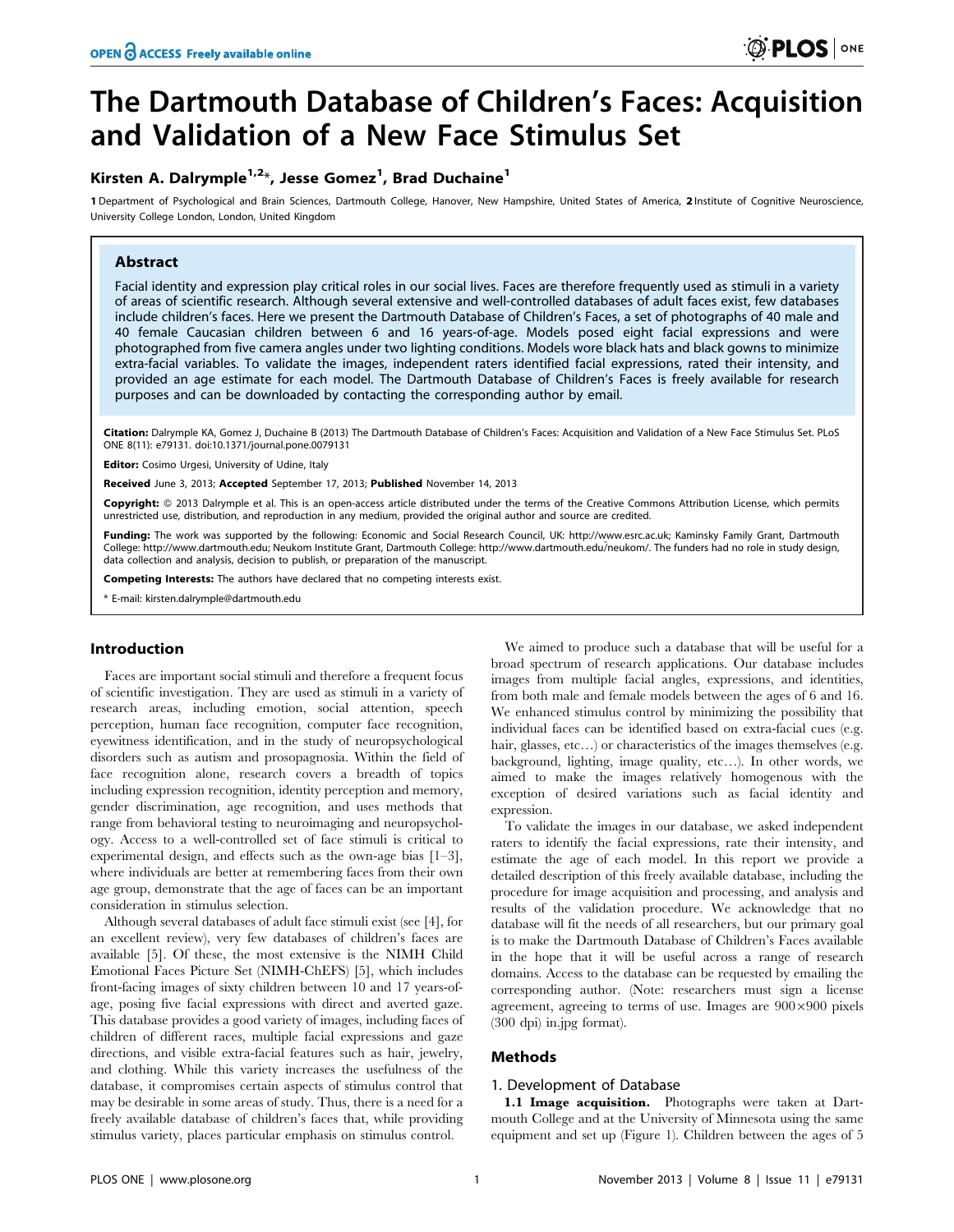and 16 (mean age 9.72,  $SD = 2.41$ ) were recruited from the Dartmouth community and through the University of Minnesota database of child participants. Children  $(n = 123, 61$  male) and their parents provided written assent and permission to have photographs taken and distributed to other researchers. They also specified whether photographs can be used in scientific publications and/or presentations (e.g. used in figures). Children were paid for their participation. Participation was in accordance with the ethical guidelines of the Committee for the Protection of Human Subjects at Dartmouth College.

Children were dressed in black salon gowns and black hats that covered their ears before being seated in front of a black felt backdrop. Glasses and jewelry such as necklaces and earrings were removed. Ceiling lights were kept on, but no camera flash was used. Instead, two spotlights with 250-Watt light bulbs lit the models from 30 degrees on each side of the central camera (0 and 60 degrees with respect to the model). Spotlights were softened with white photography umbrellas. Three Canon EOS Rebel XS cameras were positioned at a distance of 130 cm in front of the model at 0 degrees, and 30 and 60 degrees to the model's left or right. Dot-line remote releases allowed the three cameras to be triggered simultaneously.

Each model was asked to pose eight different facial expressions: neutral, content (smile without teeth), happy (smile with teeth), sad, angry, afraid, surprised, and disgusted. Two happy expressions, which we call "happy" and "content", were included to provide the option of having teeth visible or hidden (teeth can provide feature-based identity information) and to have a choice of intensity of the expression (happy with a large smile versus more subtle, "content"/"pleased"). Models were coached by encouraging them to imagine situations that would elicit the desired facial expressions (e.g. Disgust: ''Imagine sitting in chewing gum'', or, Anger: ''Imagine your brother or sister broke your PlayStation''), and photos were taken until the photographer felt satisfied that the expressions were the best the child could produce. Each facial expression was photographed at least twice and in two lighting conditions. One lighting condition used both spotlights, while the other used only one (Spotlight A, see Figure 1).



Figure 1. Camera set up. Models wore black hats to cover hair and ears and were seated in front of a black felt backdrop. Three cameras were positioned at  $0^{\circ}$ , 30° and 60°, and controlled using dot-line remote release triggers. Spotlights were positioned at  $0^{\circ}$  and  $60^{\circ}$  and were softened using white photography umbrellas. Models initially faced Camera 1. Once photographs were taken for all facial expressions, under two lighting conditions, models were reseated to face Camera 3, allowing  $0^\circ$ , 30 $^\circ$  and 60 $^\circ$ , angles of the other side of the face. doi:10.1371/journal.pone.0079131.g001

Models initially faced Camera 1 (see Figure 1). Once photographs were taken for all eight facial expressions, under two lighting conditions, the model was positioned to face Camera 3. The model was asked to produce all expressions again. Combined, this allowed for frontal, as well as 30 degree, and 60 degree angles of the each side of the model's face. An example of all facial expressions and camera angles for one model are in Figure 2.

1.2 Image processing. All images of all models were visually inspected for quality. Poor quality images (in which the model was moving, blinking, making an unidentifiable facial expression, or was out of focus) were removed. Due to the racial homogeneity in the Dartmouth community, the vast majority (118/123) of the children who volunteered to participate were Caucasian. Given the small number of other-race faces in our sample, we chose to restrict the image set to Caucasian models only, leaving images of 50 male and 51 female models. Images were cropped to  $300\times300$ pixels (100 dpi) around the face and were otherwise left unprocessed.

#### 2. Validation of the Database

2.1 Participants. Students from Dartmouth College and members of the Dartmouth college community  $(n = 163, 96)$ female, mean age  $19.6$ ,  $SD = 4.15$  rated the faces. Participants gave written consent and were compensated financially or with course credit. Participation was in accordance with the ethical guidelines of the Committee for the Protection of Human Subjects at Dartmouth College.

2.2 Procedure. Participants rated at least one block of images, but no more than two blocks in one sitting. Blocks included all frontal images from 10 models (one block had 11 female models). Participants were seated at a comfortable viewing distance from a 13" Macbook Pro laptop computer. For each block of models, they were asked to perform three tasks: identify the facial expression, rate the intensity of the facial expression, and estimate the model's age.

Participants were first asked to identify the facial expression. The image appeared on the screen above seven possible expression words: neutral, happy, sad, angry, afraid, surprise, disgust. These words were displayed with a number corresponding to the key participants were to press to select that expression. The expression words were presented in a different order for each block of models. An additional option, ''none'' was included at the end of the list of expression words. Participants were instructed to choose ''none'' if they felt that the facial expression did not match any of the expression words. The experimenter explicitly stated that the word ''neutral'' represented a lack of facial expression, whereas ''none'' indicated that the facial expression was ambiguous. Content was not one of the choice expression words, so the correct classification for content facial expressions (happy with no teeth visible) was ''happy''.

After images were classified based on facial expression, participants rated the same images for the intensity of the expression. Images were presented randomly and participants were asked to rate them on a scale of 1–5 with 1 representing low intensity, and 5 representing high intensity. Participants indicated their rating by key press. Finally, participants were asked to estimate the age of each model. They were first shown three example faces, a 5-year-old, a 10-year-old, and a 15-year-old, to familiarize them with what children of those ages look like. Models for these examples were chosen from other blocks of models. Age estimates were given for one neutral expression image per model and were limited to whole values in years (e.g. 9-years-old). Participants indicated their age estimate by typing it in an answer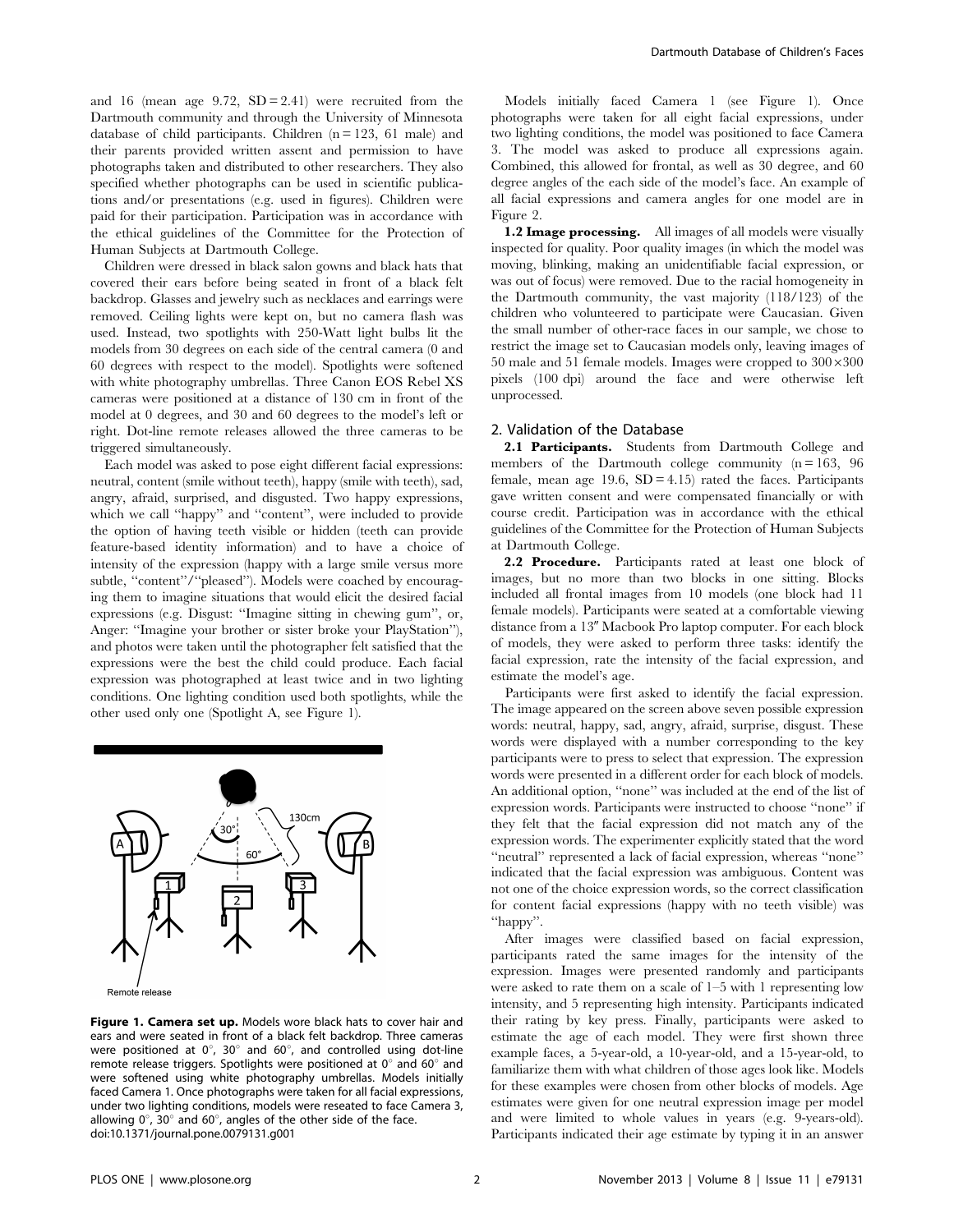

Figure 2. Sample photographs. Female model posing all eight facial expressions from five camera angles. The parent of this model provided written informed consent, as outlined in the PLOS consent form, for publication of their child's photographs. doi:10.1371/journal.pone.0079131.g002

box on the screen and confirming their answer by pressing enter. Participants were given unlimited time for all ratings. The total time to perform all three tasks for one block of images was between 18–25 minutes.

### Analysis and Results

#### 1. Expression Ratings

First, a score reflecting the identifiability of facial expressions was computed for each model. This score was based on the mean number of times the model's posed facial expressions were correctly identified by the raters. These scores ranged from 54.7% to 90.6% meaning that the best model produced facial expressions correctly identified by 90.6% of the raters on average. Based on these scores, the bottom 10 male and 11 female models were removed from the image set, leaving the best 40 male and 40 female models. We chose to retain 40 male and 40 female models in order to maximize the number of identities in the database, while removing the models with the lowest ratings. The identifiability scores for the final set of models ranged from 70.0% to 90.6% (Table 1). The remaining analyses were performed using only these 80 models.

A confusability matrix was computed, indicating the percent of accurate identifications of a given facial expression, and, if inaccurate, which expression was chosen (Figure 3). Cohen's Kappa [6] indicated good agreement between rater-chosen expressions and intended expressions, Kappa = 0.780, 95% CI (0.775, 0.786). On average, the expressions were correctly identified in 79.7% of the images  $(SD = 22.7\%)$ , which is comparable to rates from other published face databases [7]. Happy and Content were the most accurately identified expressions; raters correctly classified 97.8% of the Happy (teeth visible) images and 90.8% of the Content (teeth not visible) faces. The least accurately identified expression was Afraid, which was correctly identified in 49.0% of the images, and most often confused with Surprised (26.0% of the Afraid images). This pattern is similar to that seen for ratings of Ekman and Friesen's Pictures of Facial Affect [8,9]. The mean rating for each model is indicated Table 1. Ratings for individual images can be found in the supplementary information (Table S1).

Others have found that the gender of the observer may affect memory for faces [10,11] and other stimuli [12] and that these effects may interact with the gender of the face stimuli [13]. We therefore performed a  $2\times2$  analysis of variance (ANOVA) on the accuracy ratings with factors of Rater (Male vs. Female) and Model (Male vs. Female). There was a main effect of Rater gender such that Female raters were more accurate at identifying the intended expression (mean =  $80.6\%$ , SD =  $23.5\%$ ) than Male

raters (mean = 78.3%, SD = 25.5%), F(1,2567) = 5.66,  $p = 0.017$ . Accuracy did not vary by Model gender,  $F(1,2567) = 0.32$ ,  $p= 0.571$ , nor was there a Rater  $\times$  Model interaction,  $F(1,2567) = 0.93$ ,  $p = 0.336$ .

#### 2. Intensity Ratings

An average intensity rating was computed for each image, and these ratings were used to compute an average intensity rating for each expression (Table 2). A one-way ANOVA with factor of Expression (Angry vs. Content vs. Disgusted vs. Afraid vs. Happy vs. Neutral vs. Sad vs. Surprised) revealed a significant main effect,  $F(7,1277) = 591.38$ ,  $p < 0.001$ . The Neutral images were rated least intense  $(1.26, SD = 0.19)$  and the Surprised images were rated most intense  $(4.11, SD = 0.57)$ . Bonferroni pairwise comparisons indicated that all mean intensity ratings were different from each other except Disgusted  $(\text{mean} = 3.87, SD = 0.43)$  and Happy  $(\text{mean} = 3.71, SD = 0.44)$ , and Happy and Afraid (mean =  $3.64$ , SD = 0.58). A  $2 \times 2$ ANOVA with factors of Rater (Male vs. Female) and Model (Male vs. Female) indicated that overall Female raters rated the images as more intense (mean =  $3.35$ , SD =  $1.00$ ) than Male raters (mean = 3.11, SD = 0.97),  $F(1,2567) = 38.35, p < 0.001$ , but there was no main effect of Model gender,  $F(1,2567) = 0.00$ ,  $p= 0.970$ , nor was there a Rater  $\times$  Model interaction,  $F(1,2567) = 0.56, p = 0.453.$ 

#### 3. Age Ratings

The final 80 models ranged in age from 6–16 years  $(mean = 9.84, SD = 2.33)$ . Age estimates from raters were used to compute a mean age estimate for each model (Table 1). A paired ttest revealed that the mean estimated age of the models  $(mean = 9.23, SD = 2.27)$  was significantly younger than their actual mean age,  $t(79) = 3.51$ ,  $p < 0.001$ .

We also computed the difference between the mean estimate score and the true age for each model. The absolute value of the difference scores was used to compute a mean difference between estimated age and true age of all models. This mean difference was 1.36 years, and the range of deviations was –3.32 to *+*3.15 years. Using these absolute difference scores, we performed a  $2\times2$  ANOVA with factors of Rater (Male vs. Female) and Model (Male vs. Female) and determined that there was no difference in the accuracy of age ratings by Rater gender,  $F(1,159) = 0.26$ ,  $p = 0.609$ , or Model gender,  $F(1,159) = 1.15$ ,  $p = 0.285$ , and no Rater by Model interaction,  $F(1,159) = 1.22, p = 0.271.$ 

Finally, to assess inter-rater reliability for age estimates, we performed 10 separate two-way mixed Intraclass Correlations (one for each group of models, see Table 3). Four raters did not provide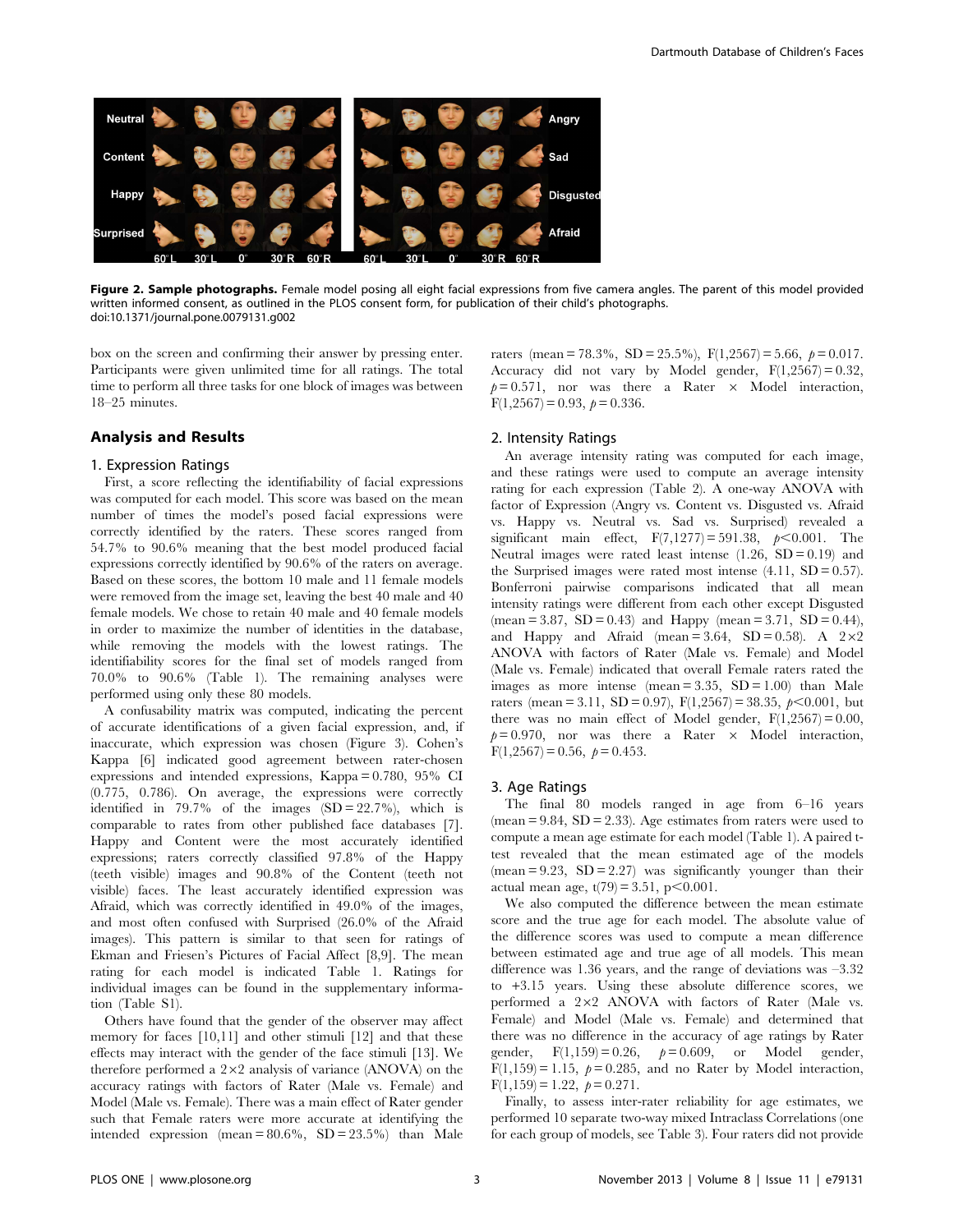Table 1. True age, estimated age, and identifiability scores for top 40 male and top 40 female models.

| <b>Males</b>            |                |                  |                  |            |                |               | <b>Females</b>   |                  |            |  |  |
|-------------------------|----------------|------------------|------------------|------------|----------------|---------------|------------------|------------------|------------|--|--|
| Rank                    | Model ID       | True age (years) | Est. age (years) | Score (%)  |                | Rank Model ID | True age (years) | Est. age (years) | Score (%)  |  |  |
| $\mathbf{1}$            | 104            | 12               | 9.6              | 88.7       | $\mathbf{1}$   | 112           | 9                | 7.7              | 90.6       |  |  |
| $\overline{2}$          | 87             | 9                | 8.4              | 88.1       | $\overline{2}$ | 115           | 12               | 9.3              | 89.7       |  |  |
| 3                       | 72             | 10               | 10.7             | 86.5       | 3              | 114           | 9                | 11.4             | 88.4       |  |  |
| $\overline{\mathbf{4}}$ | 29             | 15               | 14.7             | 86.3       | 4              | 123           | 16               | 14.2             | 88.4       |  |  |
| 5                       | 79             | $\overline{7}$   | 5.8              | 85.9       | 5              | 122           | 16               | 12.7             | 87.8       |  |  |
| 6                       | 37             | 8                | 8.3              | 85.3       | 6              | 119           | 14               | 12.2             | 87.8       |  |  |
| 7                       | 60             | $\overline{7}$   | 6.1              | 85.0       | $\overline{7}$ | 110           | 13               | 12.4             | 85.3       |  |  |
| 8                       | 89             | 9                | 9.0              | 84.7       | $\bf 8$        | 77            | 10               | 8.7              | 85.0       |  |  |
| 9                       | 38             | 10               | 10.7             | 84.4       | 9              | 120           | 9                | 9.1              | 84.4       |  |  |
| 10                      | 108            | $10$             | 11.7             | 83.0       | 10             | 105           | $\mathsf 9$      | 8.4              | 83.4       |  |  |
| 11                      | 51             | 11               | 12.0             | 82.8       | 11             | 96            | 12               | 9.2              | 83.0       |  |  |
| 12                      | 76             | $\overline{9}$   | $6.6\,$          | 82.5       | 12             | 109           | 14               | 12.5             | 82.5       |  |  |
| 13                      | 40             | 12               | 9.5              | 81.3       | 13             | 117           | 9                | 7.4              | 80.9       |  |  |
| 14                      | 68             | 9                | 10.0             | 80.9       | 14             | 64            | 10               | 7.0              | 80.6       |  |  |
| 15                      | 107            | 14               | 14.1             | 80.4       | 15             | 98            | 9                | 8.6              | 80.3       |  |  |
| 16                      | $\overline{4}$ | 13               | 10.2             | 80.3       | 16             | 33            | $\boldsymbol{6}$ | 5.3              | 80.0       |  |  |
| 17                      | 36             | 11               | 12.4             | 80.3       | 17             | 32            | 6                | 6.6              | 79.7       |  |  |
| 18                      | 59             | 8                | 7.1              | 80.3       | 18             | 62            | 10               | 8.1              | 79.7       |  |  |
| 19                      | 70             | 8                | 9.7              | 80.3       | 19             | 52            | 9                | 7.2              | 79.4       |  |  |
| 20                      | 80             | 11               | 11.0             | 80.3       | 20             | 65            | $\,8\,$          | 7.4              | 78.8       |  |  |
| 21                      | 84             | 11               | 12.6             | 80.0       | 21             | 113           | 15               | 11.7             | 78.8       |  |  |
| 22                      | 86             | $7\overline{ }$  | 7.9              | 80.0       | 22             | 99            | $\overline{7}$   | 6.2              | 77.8       |  |  |
| 23                      | 103            | 12               | 9.2              | 79.8       | 23             | 69            | $\overline{7}$   | 6.3              | 77.8       |  |  |
| 24                      | 75             | 10               | 8.4              | 79.7       | 24             | 13            | 11               | 9.4              | 77.5       |  |  |
| 25                      | 81             | 8                | 5.8              | 79.7       | 25             | 45            | $\overline{7}$   | 8.5              | 75.9       |  |  |
| 26                      | 92             | 8                | 6.8              | 79.2       | 26             | 88            | 12               | 12.2             | 75.6       |  |  |
| 27                      | 56             | 8                | 9.4              | 77.8       | 27             | 57            | 9                | 9.8              | 75.3       |  |  |
| 28                      | 27             | 9                | 9.2              | 77.2       | 28             | 78            | 9                | 9.8              | 75.3       |  |  |
| 29                      | 49             | 8                | 8.2              | 76.9       | 29             | 61            | 8                | 6.5              | 74.7       |  |  |
| 30                      | 53             | $\,8\,$          | 11.2             | 76.3       | 30             | 94            | $\sqrt{ }$       | 6.4              | 74.4       |  |  |
| 31                      | 41             | 8                | 6.8              | 75.3       | 31             | 74            | 8                | 9.3              | 74.1       |  |  |
| 32                      | 63             | 10               | 7.9              | 75.3       | 32             | 26            | $\sqrt{ }$       | 7.1              | 73.8       |  |  |
| 33                      | 73             | 8                | 10.6             | 75.3       | 33             | 71            | 9                | 10.7             | 73.8       |  |  |
| 34                      | 44             | 11               | 8.8              | 74.1       | 34             | 55            | 10               | 10.9             | 73.1       |  |  |
| 35                      | 58             | 8                | 8.3              | 74.1       | 35             | 102           | 9                | 7.4              | 72.7       |  |  |
| 36                      | 28             | 11               | 11.9             | 73.2       | 36             | 121           | $\overline{7}$   | 6.5              | 72.5       |  |  |
| 37                      | 10             | 9                | 7.6              | 73.1       | 37             | 16            | 11               | 8.5              | 72.2       |  |  |
| 38                      | 48             | 11               | 8.3              | 72.5       | 38             | 111           | 13               | 13.5             | 71.9       |  |  |
| 39                      | 11             | 10               | 8.6              | 70.3       | 39             | 22            | 9                | 7.2              | 71.3       |  |  |
| 40                      | 66             | 8                | 8.0              | 70.0       | 40             | 25            | 13               | 13.1             | 70.3       |  |  |
| Mean (SD)               |                | 9.7(1.9)         | 9.3(2.1)         | 79.7 (4.8) | Mean (SD)      |               | 10.0(2.7)        | 9.1(2.4)         | 79.1 (5.7) |  |  |

Age estimates are based on mean estimate from raters. Identifiability scores (%) are based on the mean number of times that the model's posed facial expressions were correctly identified by the raters.

doi:10.1371/journal.pone.0079131.t001

age estimates for all models and so were excluded from this analysis. All average measure Intraclass Correlation Coefficients (ICCs) were significant (all  $ps<0.001$ ) and ranged from 0.93–0.99, indicating strong agreement for age estimates in all groups.

# Discussion

Here we present the Dartmouth Database of Children's Faces, a well-controlled database of faces of 40 male and 40 female Caucasian children. All faces were assessed by at least 20 raters for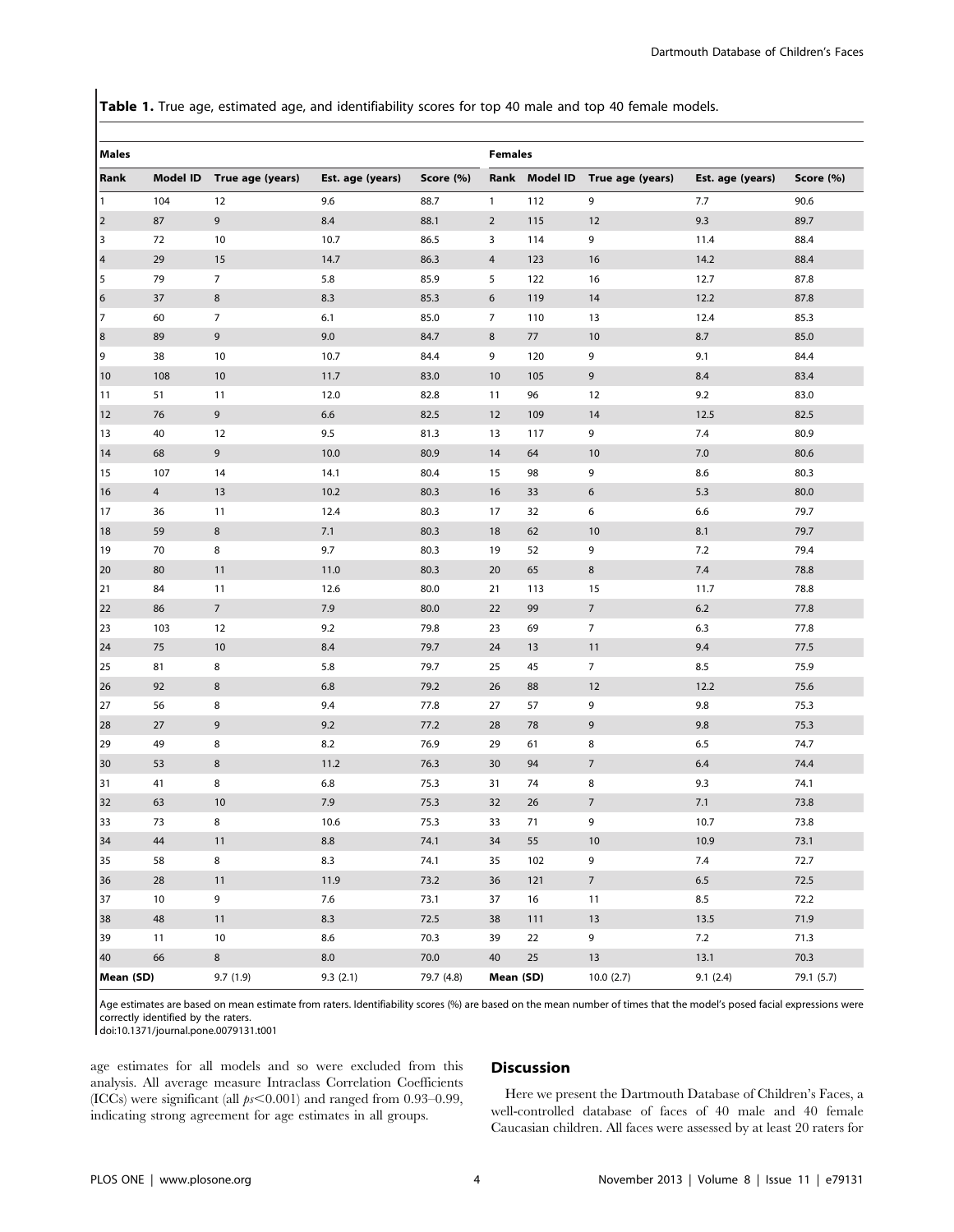

Figure 3. Confusability matrix. Rows: rater-chosen expressions. Columns: intended expressions. Diagonal represents agreement between raterchosen expressions and intended expressions, with warmer colors representing greater agreement (red = 100% agreement, blue = 0% agreement). Off-diagonal cells represent confusability of intended expression for an alternate expression, with warmer colors indicating greater confusability. Expressions identified as ''none'' could not be classified (i.e. they were ambiguous). The parent of this model provided written informed consent, as

outlined in the PLOS consent form, for publication of their child's photographs. doi:10.1371/journal.pone.0079131.g003

facial expression identifiability and intensity, and perceived age. There was good agreement between rater-chosen expressions and intended expressions. Consistent with other databases, Happy was most accurately identified [5,7–9,14–16] and Afraid was least accurately identified [7–9,14,16]. As in Ekman and Friesen's Pictures of Facial Affect [8,9], Afraid was most often confused with Surprised. Only a small percentage of images were identified as ''None'', meaning that most facial expressions could be classified

Table 2. Mean (standard deviation) intensity ratings for each facial expression from the top 40 male and top 40 female models.

| <b>Intensity rating</b> |
|-------------------------|
| 1.26(0.19)              |
| 2.76(0.41)              |
| 3.20(0.45)              |
| 3.37 (0.56)             |
| 3.64(0.58)              |
| 3.71 (0.44)             |
| 3.87(0.43)              |
| 4.11 (0.57)             |
|                         |

 $1 =$  low intensity,  $5 =$  high intensity.

doi:10.1371/journal.pone.0079131.t002

as one of the target expressions. Surprised was the most intense facial expression, whereas Neutral was the least intense. Happy was rated as more intense than Content, indicating that intensity ratings were meaningful. Raters were able to estimate the age of

| <b>Table 3.</b> Intraclass correlations for age ratings for each group |  |
|------------------------------------------------------------------------|--|
| of images for top 40 male and top 40 female models.                    |  |

| Group          | <b>Intraclass Correlation Coefficient</b> | p       |  |  |  |
|----------------|-------------------------------------------|---------|--|--|--|
| <b>Males</b>   |                                           |         |  |  |  |
| 1              | 0.973                                     | < 0.001 |  |  |  |
| $\overline{2}$ | 0.959                                     | < 0.001 |  |  |  |
| 3              | 0.934                                     | < 0.001 |  |  |  |
| 4              | 0.979                                     | < 0.001 |  |  |  |
| 5              | 0.990                                     | < 0.001 |  |  |  |
| <b>Females</b> |                                           |         |  |  |  |
| 1              | 0.982                                     | < 0.001 |  |  |  |
| $\overline{2}$ | 0.980                                     | < 0.001 |  |  |  |
| 3              | 0.970                                     | < 0.001 |  |  |  |
| 4              | 0.978                                     | < 0.001 |  |  |  |
| 5              | 0.989                                     | < 0.001 |  |  |  |

Largest and smallest correlations are indicated in bold. doi:10.1371/journal.pone.0079131.t003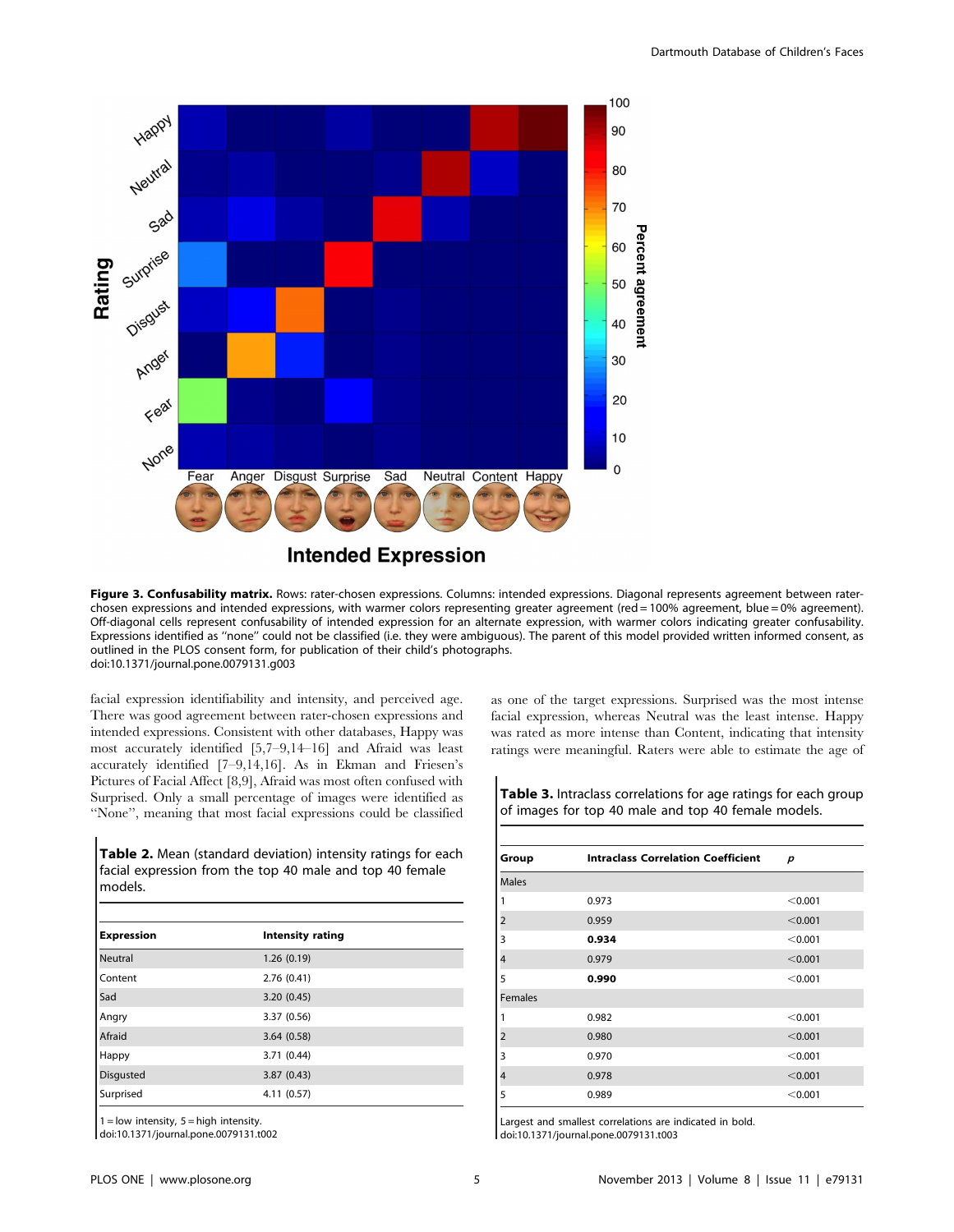the models within a little over a year of their true age and showed strong agreement in age estimates. Consistent with previous findings of gender differences in face tasks [13,17,18], female raters were more accurate than male raters at identifying facial expressions. Female raters also rated facial expressions as more intense overall. Taken together, these findings support the validity of the expressions, and also provide information that will allow researchers to choose particular intensities of the expressions and perceived ages.

We sought to develop a database of images of children's faces that would be of use to researchers from a variety of fields. One area of research that may particularly benefit from this database is the own-age bias: the effect where individuals are better able to identify faces of people their own age [8,14,16]. While this effect has important implications for stimulus selection in face perception studies, the perception of own- versus other-age faces can be influenced by personal characteristics of the observer (e.g. experience with own- or other-age faces [1–3,19–23]). Although most research on the own-age bias has focused on identity recognition (but see [24,25]), one interesting question is whether the own-age bias extends to expression identification. Our database is ideally suited to facilitate studies designed to answer this question. Investigations such as these, on the interaction between stimulus and observer age, provide important information about the development of normal face recognition and support evidence from cross-species [26,27], and own- versus other-race studies [28–30] that suggest that a range of facial characteristics impact face perception. Given these considerations, it is worth restating that the image ratings provided here are from adult raters and that rater and model age may interact. Again, this is an interesting question for future research.

Although a single database will not satisfy the needs of every research study, our primary goal was to create a database that varied facial identity, gender, and expression, while minimizing variation in extra-facial features that could be used to distinguish individuals (e.g. jewelry, glasses, etc., but also skin color). While we

#### References

- 1. Anastasi J, Rhodes M (2005) An own-age bias in face recognition for children and older adults. Psychon Bull Rev 12: 1043–1047.
- 2. Perfect T, Moon H (2005) The own-age effect in face recognition. In: Duncan J, McLeod P, Phillips L, editors. Speed, control and age: In honour of Patrick Rabbitt. Oxford: Oxford University Press. 317–340.
- 3. Wright D, Stroud J (2002) Age difference in lineup identification accuracy: People are better with their own age. Law Hum Behav 25: 641–654.
- 4. Gross R (2005) Face databases. In: Stan Z Li and Anil K Jain, eds. Handbook of Face Recognition. New York: Springer. 301–327.
- 5. Egger H, Pine D, Nelson E, Leibenluft E, Ernst M, et al. (2011) The NIMH Child Emotional Faces Picture Set (NIMH-ChEFS): A new set of children's facial emotion stimuli. Int J Methods Psychiatr Res 20: 145–156.
- 6. Cohen J (1960) A coefficient of agreement for nominal scales. Educ Psychol Meas 20: 37–46.
- 7. Palermo R, Coltheart M (2004) Photographs of facial expression: Accuracy, response times, and ratings of intensity. Beh Res Methods Instrum Comput 36: 634–638.
- 8. Ekman P, Friesen W (1976) Pictures of facial affect. Palo Alto, CA: Consulting Psychologists Press.
- 9. Rapcsak S, Galper S, Comer J, Reminger S, Nielsen L, et al. (2000) Fear recognition deficits after focal brain damage: A cautionary note. Neurol 54: 575– 581.
- 10. Bowles D, McKone E, Dawel A, Duchaine B, Palermo R, et al. (2009) Diagnosing prosopagnosia: Effects of ageing, sex, and participant-stimulus ethnic match on the Cambridge Face Memory Test and the Cambridge Face Perception Test. Cognitive Neuropsych 26: 423–455.
- 11. Duchaine B, Nakayama K (2006) The Cambridge Face Memory Test: Results from neurologically intact individuals and an investigation of its validity using inverted stimuli and prosopagnosic participants. Neuropsychologia 44: 576–585.
- 12. Dennett H, McKone E, Tavashmi R, Hall A, Pidcock M, et al. (2012) The Cambridge Car Memory Test: A task matched in format to the Cambridge Face Memory Test, with norms, reliability, sex differences, dissociations from face memory, and expertise effects. Behav Res Methods 44: 587–605.

chose to restrict our database to Caucasian children only, including children of different ethnicities would provide an avenue for answering additional research questions, such as those regarding other-race effects [29,31], and the interaction between the perception of race and age. The acquisition of images of children of different ethnicities was beyond the scope of this study, but this is undoubtedly a desirable addition for future image sets.

In general, findings on the intersection between participant and stimulus emphasize the importance of using a broad range of wellcontrolled stimuli in vision research. Given the disparity in access to adult versus children face stimuli, we hope that our freely available database of children's faces will help address this issue and fill the current void in stimulus databases, providing a useful tool for future research in a variety of areas.

#### Supporting Information

Table S1 Image ratings. Image ratings for all images included in the Dartmouth Database of Children's Faces. Images are listed by model number, file name, and intended expression. Rating is percent agreement between rater-chosen expression and intended expression.

(PDF)

#### Acknowledgments

Thank you to Jim Haxby for the use of his photography equipment, the Yonas Visual Perception Lab at the University of Minnesota for helping us recruit children for the database, and to Jason Gors for his computing expertise, which helped automate the photo processing.

#### Author Contributions

Conceived and designed the experiments: KAD JG BD. Performed the experiments: KAD JG. Analyzed the data: KAD JG. Contributed reagents/materials/analysis tools: BD. Wrote the paper: KAD JG BD.

- 13. Lewin C, Hertlitz A (2002) Sex differences in face recognition- Women's faces make the difference. Brain Cognition 50: 121–128.
- 14. Calvo M, Lundqvist D (2008) Facial expressions of emotions (KDEF): Identification under different display duration conditions. Behav Res Methods 40: 109–115.
- 15. Langner O, Dotsch R, Bijlstra G, Wigboldus D, Hawk S, et al. (2010) Presentation and validation of the Radboud Faces Database. Cogn Emot 24: 1377–1388.
- 16. Tottenham N, Tanaka J, Leon A, McCarry T, Nurse M, et al. (2009) The NimStim set of facial expressions: Judgments from untrained research participants. Psychiatry Res 168: 242–249.
- 17. McKelvie S, Standing L, St. Jean D, Law J (1993) Gender differences in recognition memory for faces and cars: Evidence for the interest hypothesis. B Psychonomic Soc 31: 447–448.
- 18. Baron-Cohen S, Wheelwright S, Hill J, Raste Y, Plumb I (2001) The ''Reading the Mind in the Eyes'' test revised version: A study with normal adults, and adults with Asperger Syndrome or high-functioning autism. J Child Psychol Psychiat 42: 241–251.
- 19. Bracovic A, de Heering A, Maurer D (2012) The effect of starting school on preschoolers' ability to recognize child and adult faces. J Vis 12: 23.
- 20. Harrison V, Hole G (2009) Evidence for contact-based explanation of the ownage bias in face recognition. Psychon Bull Rev 16: 264–269.
- 21. Kuefner D, Macchi Cassia V, Picozzi M, Bricolo E (2008) Do all kids look alike? Evidence for an other-age effect in adults. J Exp Psychol Hum Percept Perform 34: 811–817.
- 22. Macchi Cassia V, Kuefner D, Picozzi M, Vescovo E (2009) Early experience predicts later plasticity for face prcessing: Evidence for the reactivation of dormant effects. Psychol Sci 20: 853–859.
- 23. Macchi Cassia V, Picozzi M, Kuefner D, Casati M (2009) Why mix-ups don't happen in the nursery: Evidence for an experience-based interpretation of the other-age effect. Q J Exp Psychol 62: 1099–1107.